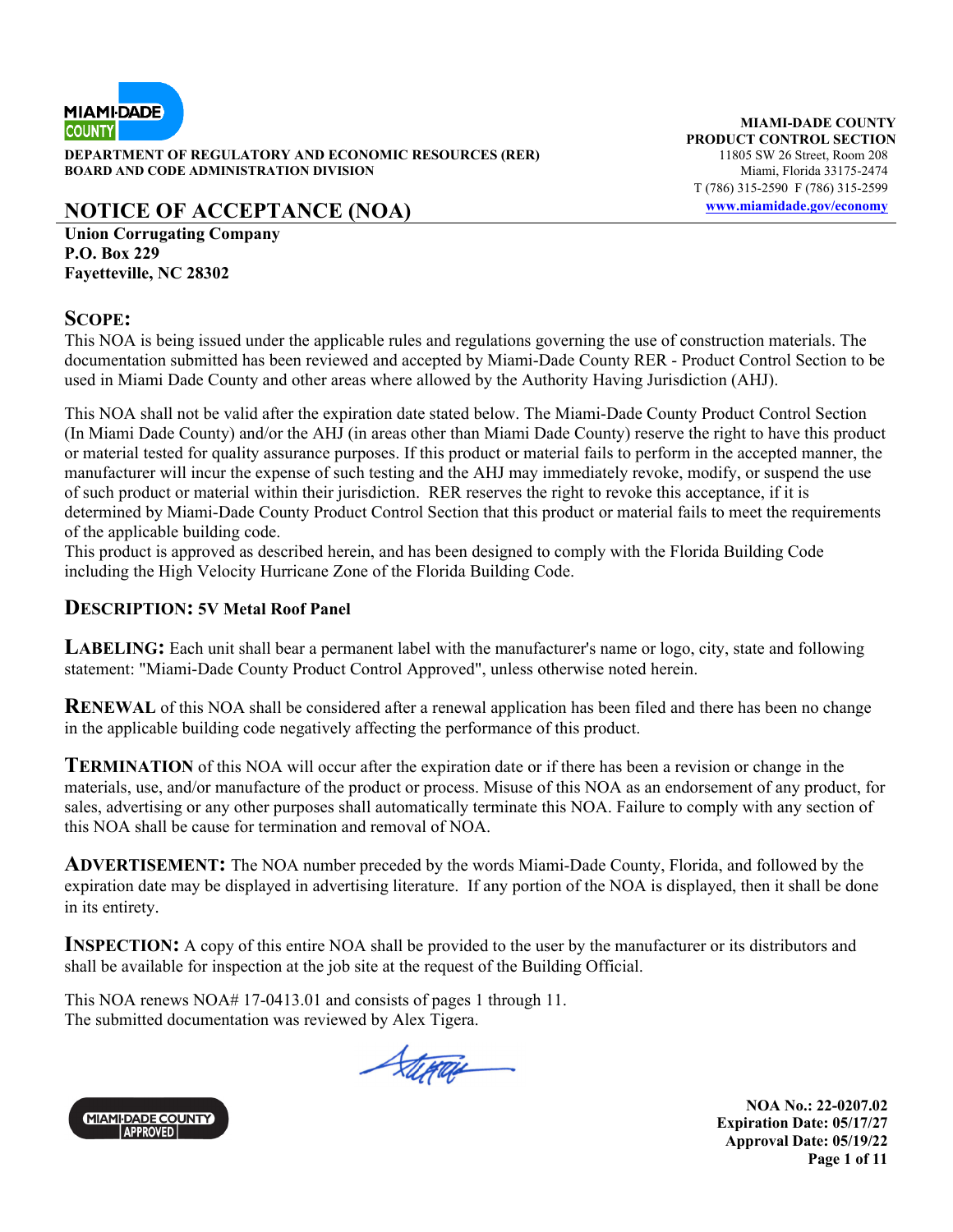# **ROOFING ASSEMBLY APPROVAL:**

| Category:                      | Roofing                              |
|--------------------------------|--------------------------------------|
| <b>Sub-Category:</b>           | Non-Structural Metal Roofing         |
| Material:                      | Steel                                |
| <b>Deck Type:</b>              | Wood                                 |
| <b>Maximum Design Pressure</b> | -150 psf (See General Limitation #2) |

Min. Yield Strength: 78ksi

## **TRADE NAMES OF PRODUCTS MANUFACTURED OR LABELED BY APPLICANT:**

| Product             | <b>Dimensions</b>                                            | <b>Test</b><br><b>Specifications</b> | Product<br><b>Description</b>                                                                  |
|---------------------|--------------------------------------------------------------|--------------------------------------|------------------------------------------------------------------------------------------------|
| 5V Metal Roof Panel | Length: varies<br>Width: $26$ "<br>(Coverage width : $24$ ") | <b>TAS 125</b>                       | Metal Roof panel coated with various<br>approved coatings of Ceram-A-Star® 900<br>and Fluropon |
|                     | Height: $\frac{1}{2}$<br>Min. Thickness 0.019"               |                                      |                                                                                                |

#### **MANUFACTURING LOCATION:**

- 1. Ocala, FL.<br>2. Fayetteville
- Fayetteville, NC.

### **EVIDENCE SUBMITTED:**

| <b>Test Agency</b>                                   | <b>Test Identifier</b> | <b>Test Name/Report</b> | <b>Date</b> |
|------------------------------------------------------|------------------------|-------------------------|-------------|
| <b>PRI Construction Materials</b>                    | UCC-005-02-01          | <b>TAS 125</b>          | 01/06/12    |
| Technologies                                         | UCC-007-02-01          | <b>TAS-100</b>          | 01/06/12    |
| Farrabaugh Engineering                               | T <sub>164</sub> -06   | <b>TAS-125</b>          | 06/08/06    |
| and Testing, Inc.                                    | T164-06                | <b>TAS-125</b>          | 10/15/07    |
| Akzo Nobel Coatings, Inc.                            | Lab Test Certification | ASTM B-117              |             |
|                                                      |                        | ASTM G-23               |             |
| PRI Asphalt Technologies, Inc.                       | HTL-001-01-01          | PA 100                  | 02/18/02    |
| Hurricane Test Laboratory, Inc.                      | 0293-0202-06           | <b>TAS 125</b>          | 06/05/06    |
|                                                      | 0293-0609-05           | <b>TAS 125</b>          | 06/22/05    |
| Sherwin Williams Coil Coating Lab Test Certification |                        | ASTM B-117              | 05/30/19    |
|                                                      |                        | ASTM G-155              | 05/30/19    |



**NOA No.: 22-0207.02 Expiration Date: 05/17/27 Approval Date: 05/19/22 Page 2 of 11**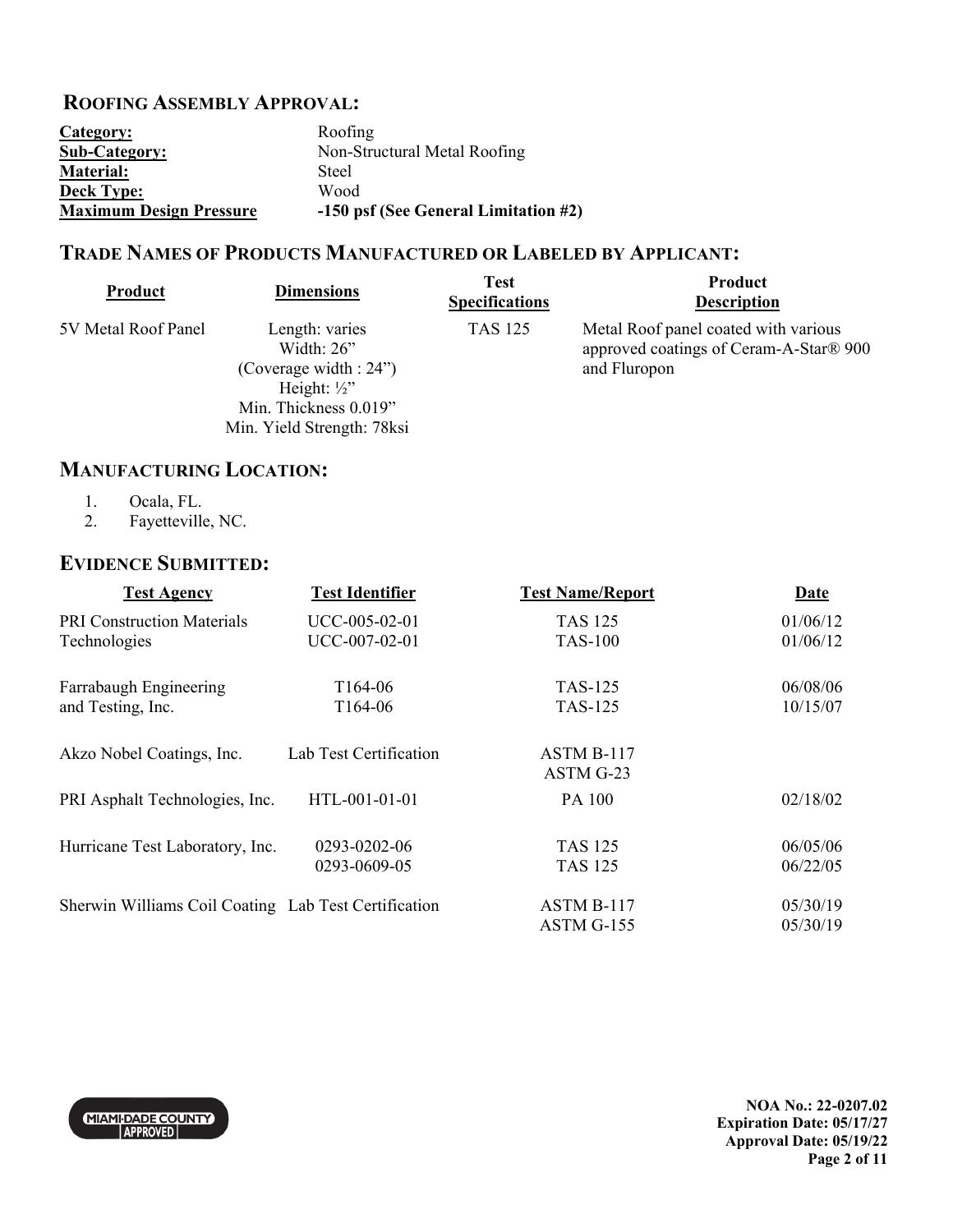### **APPROVED ASSEMBLIES:**

| <b>System A:</b>                        | "5V" 26 Ga. Metal Panel                                                                                                                                                                                                                                                                                                                                 |
|-----------------------------------------|---------------------------------------------------------------------------------------------------------------------------------------------------------------------------------------------------------------------------------------------------------------------------------------------------------------------------------------------------------|
| <b>Deck Type:</b>                       | Wood, Non-insulated                                                                                                                                                                                                                                                                                                                                     |
| <b>Deck Description:</b>                | New Construction or Re-Roof <sup>15</sup> / <sub>32</sub> " or greater plywood or wood plank.                                                                                                                                                                                                                                                           |
| <b>Slope Range:</b>                     | $2"$ : 12" or greater                                                                                                                                                                                                                                                                                                                                   |
| <b>Maximum Uplift</b><br>Pressure:      | See Table A Below. (See Limitation #2)                                                                                                                                                                                                                                                                                                                  |
| <b>Deck Attachment:</b>                 | In accordance with applicable Building Code, but in no case shall it be less than 8d ring<br>shank nails spaced 6" o.c around the perimeter and 6" o.c. in the field. In reroofing, where<br>the deck is less than $\frac{19}{32}$ " thick (Minimum $\frac{15}{32}$ ") The above attachment method must be<br>in addition to existing attachment.       |
| <b>Underlayment:</b>                    | Minimum underlayment shall be a ASTM D 226 Type II installed with a minimum 4"<br>side-laps and 6" end-laps. Underlayment shall be fastened with corrosion resistant tin-<br>caps and 11/4" annular ring-shank nails, spaced 6" o.c. at all laps and two staggered rows<br>12" o.c. in the field of the roll.                                           |
| <b>Valleys:</b>                         | Valley construction shall be in compliance with Roofing Application Standard RAS 133<br>and with Union Corrugating Company's current published installation instructions.                                                                                                                                                                               |
| <b>Fire Barrier Board:</b>              | Any approved fire barrier having a current NOA. Refer to a current fire directory listing<br>for fire ratings of this roofing system assembly as well as the location of the fire barrier<br>within the assembly. See Limitation $# 1$ .                                                                                                                |
| <b>Metal Panels and</b><br>Accessories: | Install the "5V Steel Roofing Panel" and accessories in compliance with Union<br>Corrugating Company's current published installation instructions and details. Flashing,<br>penetrations, valley construction and other details shall be constructed in compliance with<br>the minimum requirements provided in Roofing Application Standards RAS 133. |
|                                         | 5V Roofing Panels shall be fastened with a minimum of #9 Hex Head Wood corrosion<br>resistant fasteners with sealing washer. Fasteners shall of sufficient length to penetrate<br>through the sheathing a minimum of $\frac{3}{16}$ ". Fasteners shall be place in accordance with<br>fastener detail herein as follows:                                |
|                                         | All fasteners are to be located on top of the ribs as shown in <b>Detail A</b> herein.<br>1.<br>All fasteners at center rib, underlap rib, and overlap rib shall be spaced at a<br>2.<br>maximum distance listed in Table A below parallel to the roof slope. See Detail A<br>herein.                                                                   |

| <b>TABLE A</b><br><b>MAXIMUM DESIGN PRESSURES</b> |               |                                   |  |
|---------------------------------------------------|---------------|-----------------------------------|--|
| <b>Roof Areas</b>                                 | Field         | Perimeter and Corner <sup>1</sup> |  |
| <b>Maximum Design Pressures</b>                   | $-85.825$ psf | $-113.1$ psf                      |  |
| <b>Maximum Fastener Spacing</b>                   | $24"$ o.c.    | $12"$ o.c.                        |  |

**1. Extrapolation shall not be allowed**

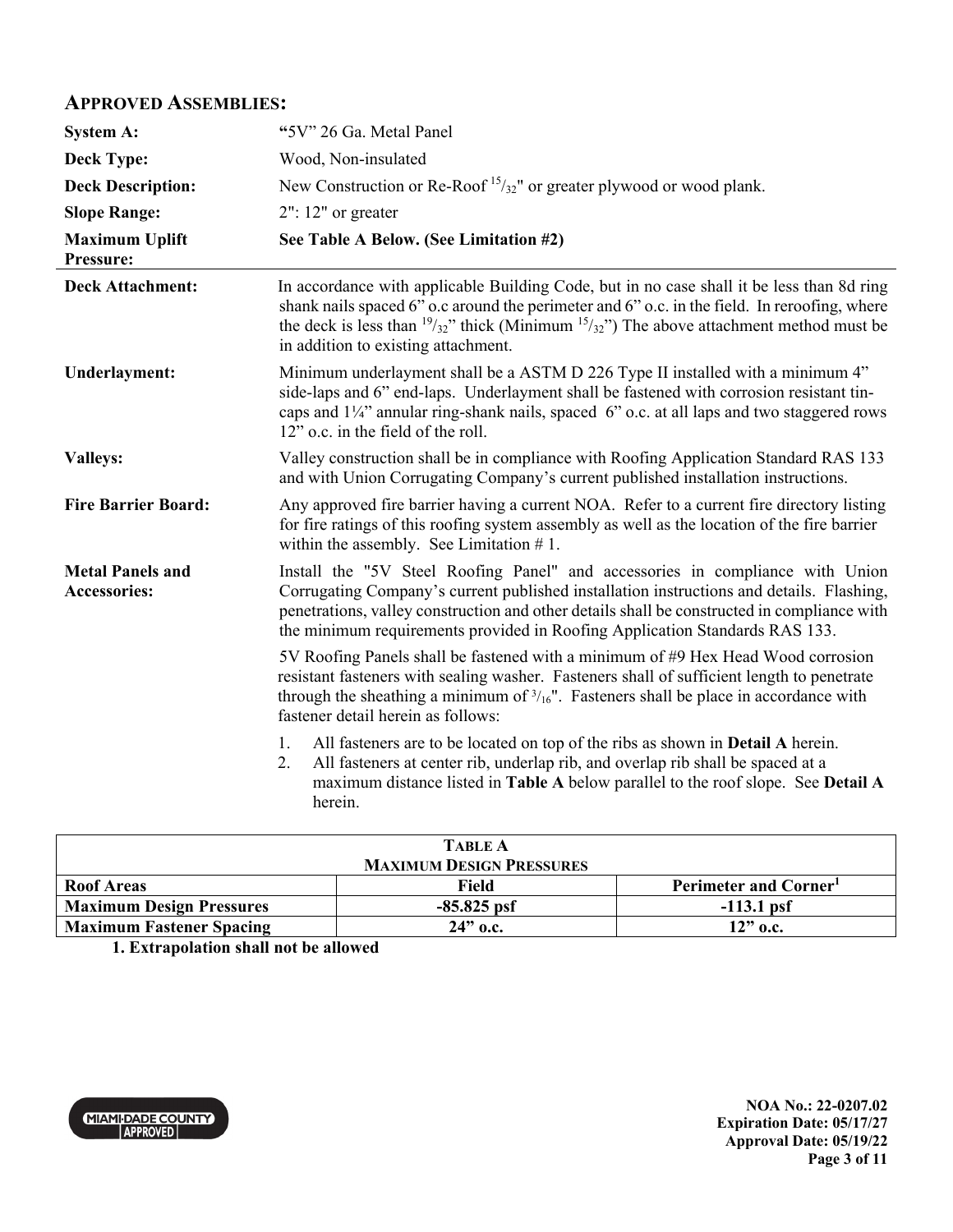| <b>System B:</b>                               | "5V" 26 Ga. Metal Panel                                                                                                                                                                                                                                                                                                                                                                                        |
|------------------------------------------------|----------------------------------------------------------------------------------------------------------------------------------------------------------------------------------------------------------------------------------------------------------------------------------------------------------------------------------------------------------------------------------------------------------------|
| <b>Deck Type:</b>                              | Wood, Non-insulated                                                                                                                                                                                                                                                                                                                                                                                            |
| <b>Deck Description:</b>                       | New Construction or Re-Roof $15/32$ " or greater plywood or wood plank.                                                                                                                                                                                                                                                                                                                                        |
| <b>Slope Range:</b>                            | $2"$ : 12" or greater                                                                                                                                                                                                                                                                                                                                                                                          |
| <b>Maximum Uplift</b><br>Pressure:             | The maximum allowable design pressure for the 24" wide panel<br>shall be $-120.9$ psf. (See Limitation #2)                                                                                                                                                                                                                                                                                                     |
| <b>Deck Attachment:</b>                        | In accordance with applicable Building Code, but in no case shall it be less than $#8 \times 2"$<br>wood screws spaced 6" o.c around the perimeter and 12" o.c. in the field In reroofing,<br>where the deck is less than $\frac{19}{32}$ " thick (Minimum $\frac{15}{32}$ ") The above attachment method<br>must be in addition to existing attachment.                                                       |
| <b>Underlayment:</b>                           | Minimum underlayment shall be a ASTM D 226 Type II installed with a minimum 4"<br>side-laps and 6" end-laps. Underlayment shall be fastened with corrosion resistant tin-<br>caps and 11/4" annular ring-shank nails, spaced 6" o.c. at all laps and two staggered rows<br>12" o.c. in the field of the roll.                                                                                                  |
| <b>Valleys:</b>                                | Valley construction shall be in compliance with Roofing Application Standard RAS 133<br>and with Union Corrugating Company's current published installation instructions.                                                                                                                                                                                                                                      |
| <b>Fire Barrier Board:</b>                     | Any approved fire barrier having a current NOA. Refer to a current fire directory listing<br>for fire ratings of this roofing system assembly as well as the location of the fire barrier<br>within the assembly. See Limitation $# 1$ .                                                                                                                                                                       |
| <b>Metal Panels and</b><br><b>Accessories:</b> | Install the "5V Steel Roofing Panel" and accessories in compliance with Union<br>Corrugating Company's current published installation instructions and details. Flashing,<br>penetrations, valley construction and other details shall be constructed in compliance with<br>the minimum requirements provided in Roofing Application Standards RAS 133.                                                        |
|                                                | 5V Roofing Panels shall be fastened with a minimum of #9 Hex Head Wood corrosion<br>resistant fasteners with sealing washer. Fasteners shall of sufficient length to penetrate<br>through the sheathing a minimum of $\frac{3}{16}$ ". Fasteners shall be place in accordance with<br>fastener detail herein as follows:                                                                                       |
|                                                | Panel side ribs shall be fastened along side of the panel inside ribs, one fastener at<br>1.<br>the overlap and one fastener at the underlap. Center panel rib shall be fastened with<br>one fastener at the overlap side of the panel.<br>All fasteners at center rib, underlap rib, and overlap rib shall be spaced at a<br>2.<br>maximum of 24 inches o.c. parallel to the roof slope. See Detail B herein. |



**NOA No.: 22-0207.02 Expiration Date: 05/17/27 Approval Date: 05/19/22 Page 4 of 11**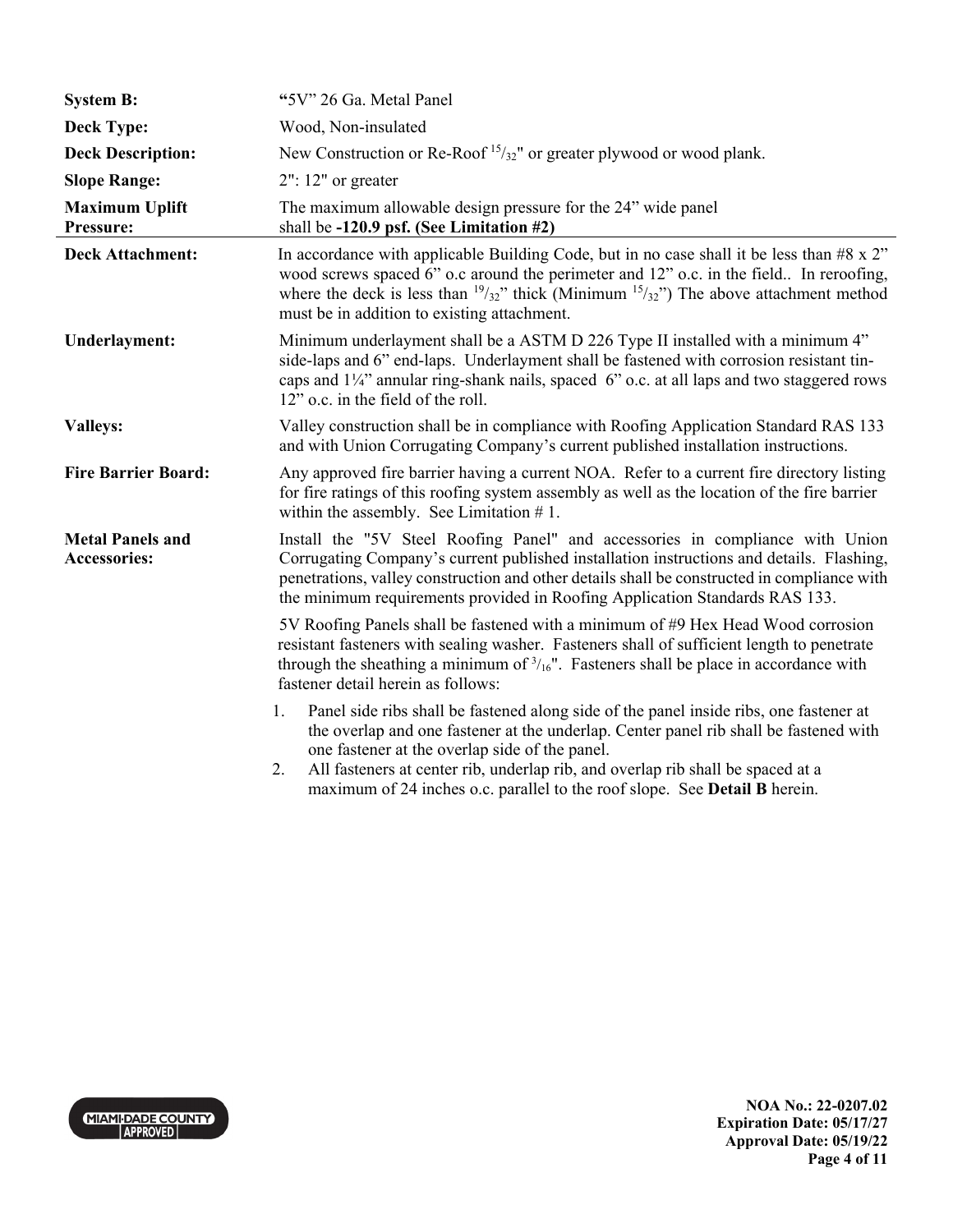| <b>System C:</b>                               | "5V" 26 Ga. Metal Panel                                                                                                                                                                                                                                                                                                                                 |
|------------------------------------------------|---------------------------------------------------------------------------------------------------------------------------------------------------------------------------------------------------------------------------------------------------------------------------------------------------------------------------------------------------------|
| <b>Deck Type:</b>                              | Wood, Non-insulated                                                                                                                                                                                                                                                                                                                                     |
| <b>Deck Description:</b>                       | New Construction or Re-Roof <sup>15</sup> / <sub>32</sub> " or greater plywood or wood plank.                                                                                                                                                                                                                                                           |
| <b>Slope Range:</b>                            | $2"$ : 12" or greater                                                                                                                                                                                                                                                                                                                                   |
| <b>Maximum Uplift</b><br>Pressure:             | See Table C Below. (See Limitation #2)                                                                                                                                                                                                                                                                                                                  |
| <b>Deck Attachment:</b>                        | In accordance with applicable Building Code, but in no case shall it be less than 8d ring<br>shank nails spaced 6" o.c around the perimeter and 6" o.c. in the field. In reroofing, where<br>the deck is less than $\frac{19}{32}$ " thick (Minimum $\frac{15}{32}$ ") The above attachment method must be<br>in addition to existing attachment.       |
| <b>Underlayment:</b>                           | Minimum underlayment shall be a ASTM D 226 Type II installed with a minimum 4"<br>side-laps and 6" end-laps. Underlayment shall be fastened with corrosion resistant tin-<br>caps and 11/4" annular ring-shank nails, spaced 6" o.c. at all laps and two staggered rows<br>12" o.c. in the field of the roll.                                           |
| <b>Valleys:</b>                                | Valley construction shall be in compliance with Roofing Application Standard RAS 133<br>and with Union Corrugating Company's current published installation instructions.                                                                                                                                                                               |
| <b>Fire Barrier Board:</b>                     | Any approved fire barrier having a current NOA. Refer to a current fire directory listing<br>for fire ratings of this roofing system assembly as well as the location of the fire barrier<br>within the assembly. See Limitation $# 1$ .                                                                                                                |
| <b>Metal Panels and</b><br><b>Accessories:</b> | Install the "5V Steel Roofing Panel" and accessories in compliance with Union<br>Corrugating Company's current published installation instructions and details. Flashing,<br>penetrations, valley construction and other details shall be constructed in compliance with<br>the minimum requirements provided in Roofing Application Standards RAS 133. |
|                                                | 5V Roofing Panels shall be fastened with a minimum of #9 Hex Head Wood corrosion<br>resistant fasteners with sealing washer. Fasteners shall of sufficient length to penetrate<br>through the sheathing a minimum of $\frac{3}{16}$ . Fasteners shall be place in accordance with<br>fastener detail herein as follows:                                 |
|                                                | All fasteners are to be located on side of the ribs as shown in <b>Detail C</b> herein.<br>1.<br>2.<br>All fasteners alongside center rib, underlap rib, and overlap rib shall be spaced at a<br>maximum distance listed in Table C below parallel to the roof slope. See Detail C<br>herein.                                                           |

| <b>TABLE C</b>                  |                                  |                                   |  |
|---------------------------------|----------------------------------|-----------------------------------|--|
| <b>MAXIMUM DESIGN PRESSURES</b> |                                  |                                   |  |
| <b>Roof Areas</b>               | Field                            | Perimeter and Corner <sup>1</sup> |  |
| <b>Maximum Design Pressures</b> | $-63.75$ psf                     | $-106.5$ psf                      |  |
| <b>Maximum Fastener Spacing</b> | $16$ " o.c.                      | $16$ " o.c.                       |  |
| <b>Fastener Location</b>        | See Detail $C$ – Field Condition | See Detail $C$ – Perimeter and    |  |
|                                 |                                  | <b>Corner Condition</b>           |  |

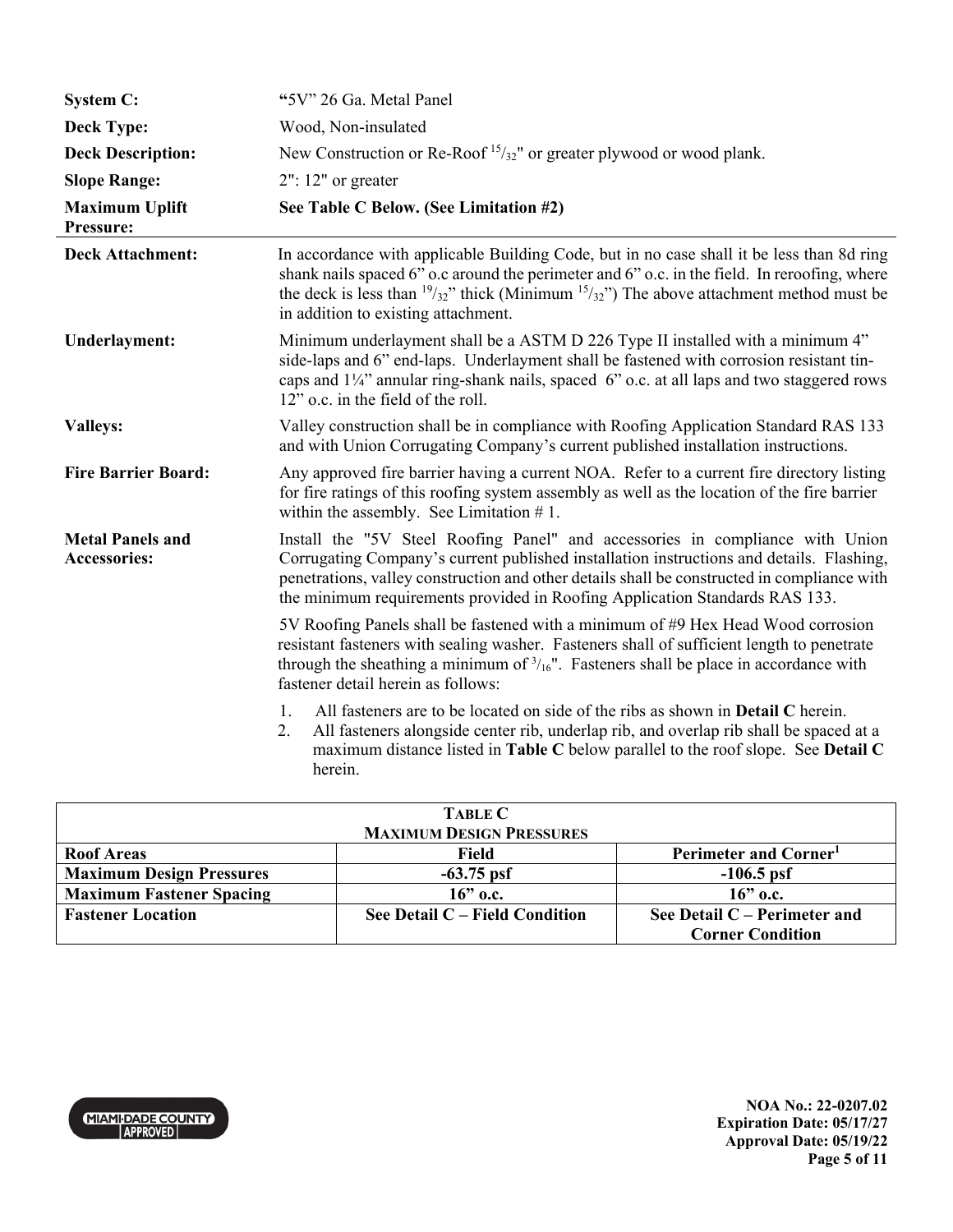| <b>System D:</b>                               | "5V" 26 Ga. Metal Panel                                                                                                                                                                                                                                                                                                                                 |
|------------------------------------------------|---------------------------------------------------------------------------------------------------------------------------------------------------------------------------------------------------------------------------------------------------------------------------------------------------------------------------------------------------------|
| <b>Deck Type:</b>                              | Wood, Non-insulated                                                                                                                                                                                                                                                                                                                                     |
| <b>Deck Description:</b>                       | New Construction $\frac{19}{32}$ " or greater plywood or wood plank.                                                                                                                                                                                                                                                                                    |
| <b>Slope Range:</b>                            | $2"$ : 12" or greater                                                                                                                                                                                                                                                                                                                                   |
| <b>Maximum Uplift</b><br>Pressure:             | See Table D Below. (See Limitation #2)                                                                                                                                                                                                                                                                                                                  |
| <b>Deck Attachment:</b>                        | In accordance with applicable Building Code, but in no case shall it be less than 8d ring<br>shank nails spaced 6" o.c around the perimeter and 6" o.c. in the field.                                                                                                                                                                                   |
| <b>Underlayment:</b>                           | Minimum underlayment shall be a ASTM D 226 Type II installed with a minimum 4"<br>side-laps and 6" end-laps. Underlayment shall be fastened with corrosion resistant tin-<br>caps and $1/4$ " annular ring-shank nails, spaced 6" o.c. at all laps and two staggered rows<br>12" o.c. in the field of the roll.                                         |
| <b>Valleys:</b>                                | Valley construction shall be in compliance with Roofing Application Standard RAS 133<br>and with Union Corrugating Company's current published installation instructions.                                                                                                                                                                               |
| <b>Fire Barrier Board:</b>                     | Any approved fire barrier having a current NOA. Refer to a current fire directory listing<br>for fire ratings of this roofing system assembly as well as the location of the fire barrier<br>within the assembly. See Limitation $# 1$ .                                                                                                                |
| <b>Metal Panels and</b><br><b>Accessories:</b> | Install the "5V Steel Roofing Panel" and accessories in compliance with Union<br>Corrugating Company's current published installation instructions and details. Flashing,<br>penetrations, valley construction and other details shall be constructed in compliance with<br>the minimum requirements provided in Roofing Application Standards RAS 133. |
|                                                | 5V Roofing Panels shall be fastened with a minimum of #9 Hex Head Wood corrosion<br>resistant fasteners with sealing washer. Fasteners shall of sufficient length to penetrate<br>through the sheathing a minimum of $\frac{3}{16}$ . Fasteners shall be place in accordance with<br>fastener detail herein as follows:                                 |
|                                                | All fasteners are to be located on side of the ribs as shown in <b>Detail C</b> herein.<br>1.<br>All fasteners alongside center rib, underlap rib, and overlap rib shall be spaced at a<br>2.<br>maximum distance listed in Table D below parallel to the roof slope. See Detail C<br>herein.                                                           |

| <b>TABLE D</b>                  |                                  |                                   |  |
|---------------------------------|----------------------------------|-----------------------------------|--|
| <b>MAXIMUM DESIGN PRESSURES</b> |                                  |                                   |  |
| <b>Roof Areas</b>               | Field                            | Perimeter and Corner <sup>1</sup> |  |
| <b>Maximum Design Pressures</b> | $-63.75$ psf                     | $-150$ psf                        |  |
| <b>Maximum Fastener Spacing</b> | $16$ " o.c.                      | $16$ " o.c.                       |  |
| <b>Fastener Location</b>        | See Detail $C$ – Field Condition | See Detail $C$ – Perimeter and    |  |
|                                 |                                  | <b>Corner Condition</b>           |  |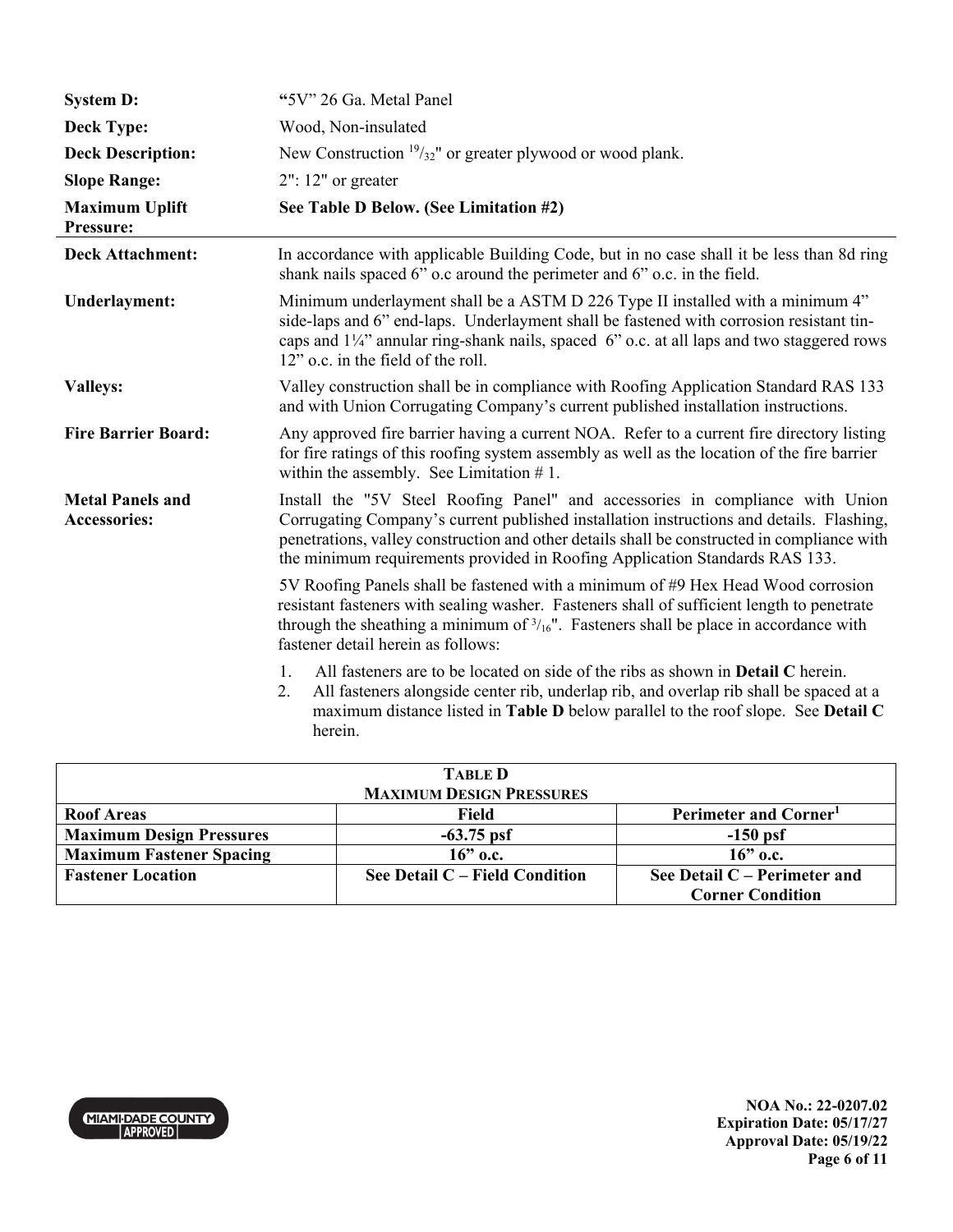## **LIMITATIONS**

- **1.** Fire classification is not part of this acceptance; refer to a current Approved Roofing Materials Directory for fire ratings of this product.
- **2.** The maximum designed pressure listed herein shall be applicable to all roof pressure zones (i.e. field, perimeters, and corners). Neither rational analysis, nor extrapolation shall be permitted for enhanced fastening at enhanced pressure zones (i.e. perimeters, extended corners and corners).
- **3.** Panels may be rolls formed in continuous lengths from eave to ridge. Maximum lengths shall be as described in Roofing Application Standard RAS 133
- **4.** All panels shall be permanently labeled with the manufacturer's name and/or logo, and the following statement: "Miami-Dade County Product Control Approved" or with the Miami-Dade County Product Control Seal as seen below. All clips shall be permanently labeled with the manufacturer's name and/or logo, and/or model.



**5.** All products listed herein shall have a quality assurance audit in accordance with the Florida Building Code and Rule 61G20-3 of the Florida Administrative Code.

## **DETAIL DRAWINGS**



**5V PANEL**



**NOA No.: 22-0207.02 Expiration Date: 05/17/27 Approval Date: 05/19/22 Page 7 of 11**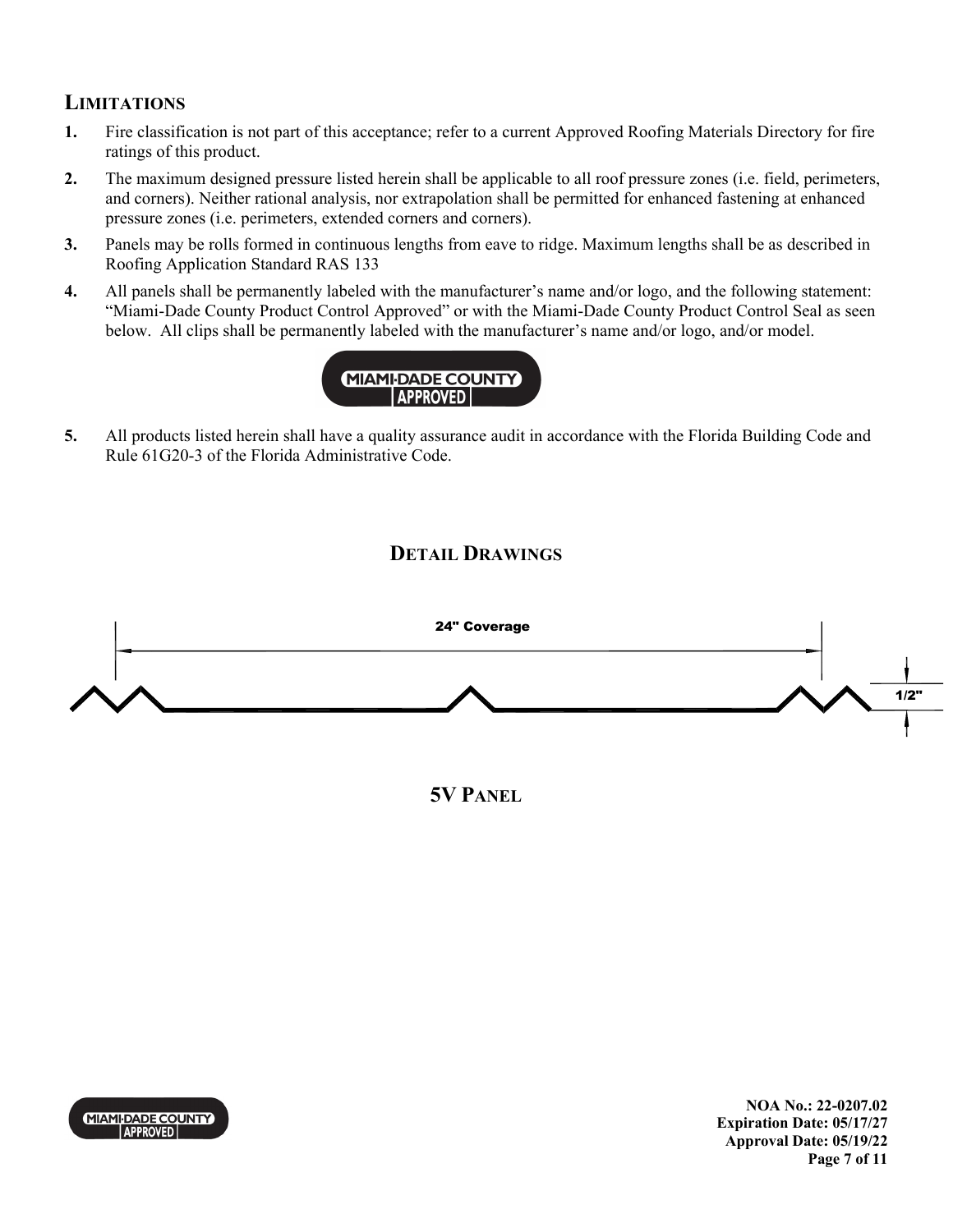### **DETAIL A – SYSTEM A**

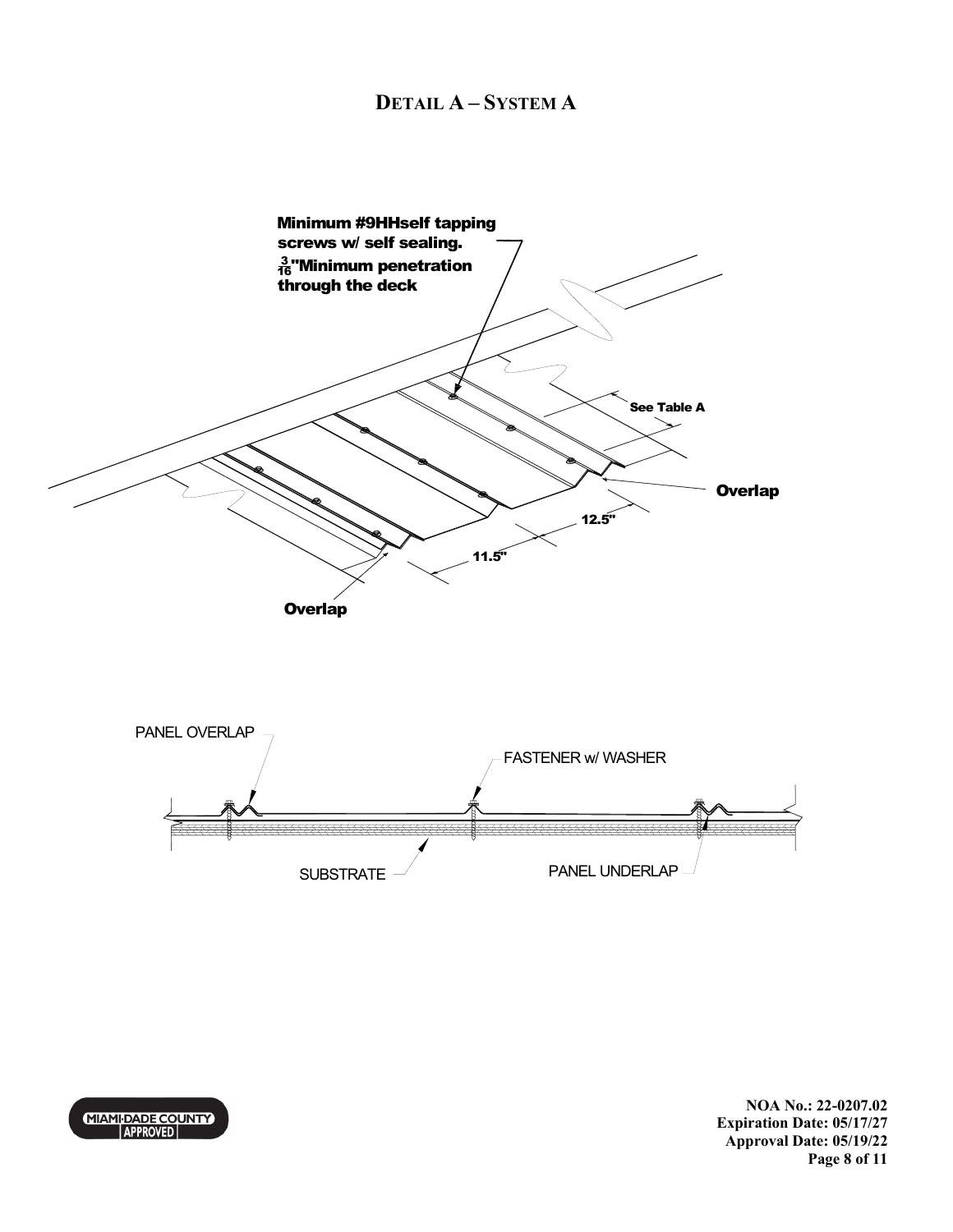

**NOA No.: 22-0207.02 Expiration Date: 05/17/27 Approval Date: 05/19/22 Page 9 of 11** 

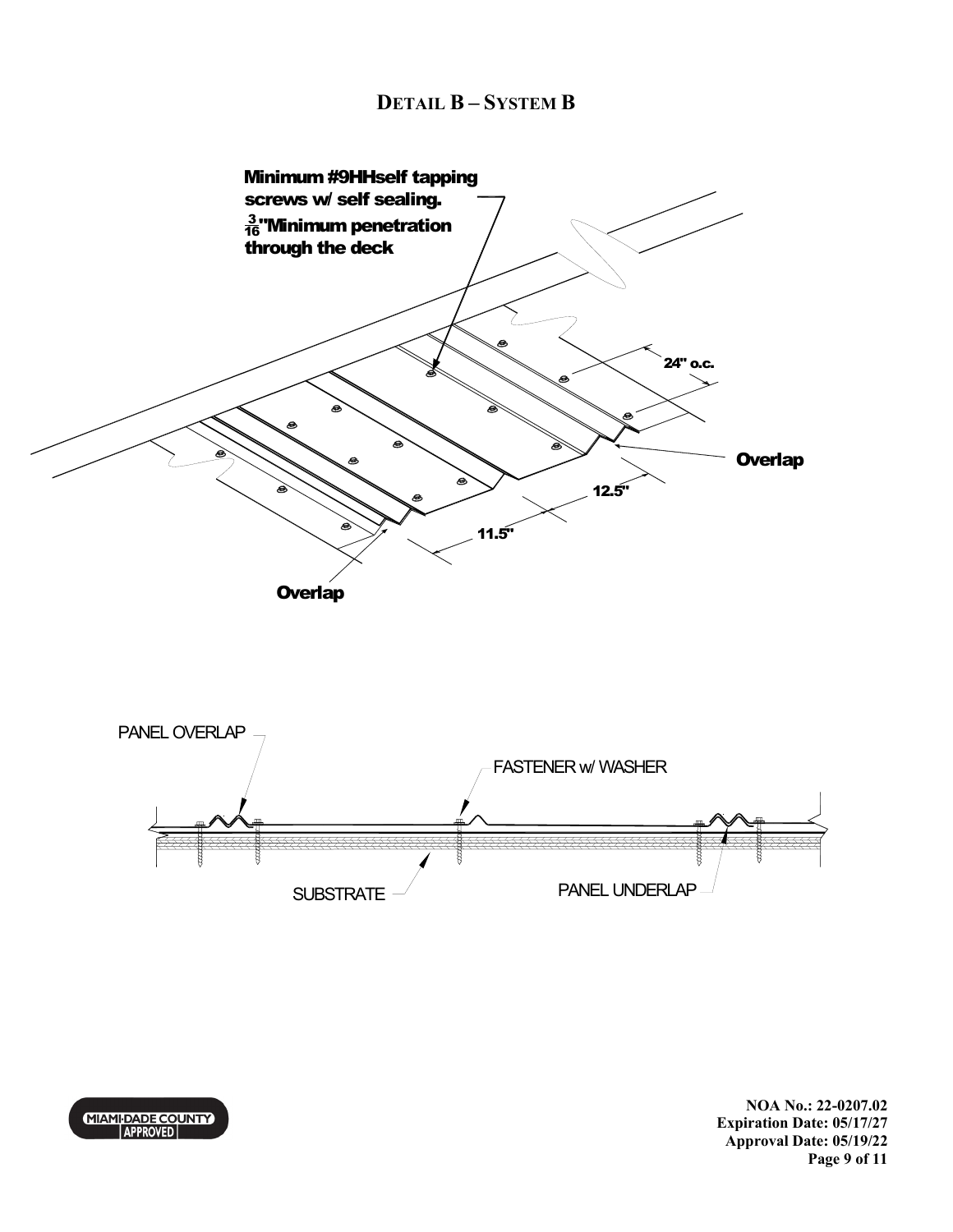# **DETAIL C – SYSTEM C**

## **FIELD CONDITION**



**DETAIL C (CONTINUED) – SYSTEM C** 



**NOA No.: 22-0207.02 Expiration Date: 05/17/27 Approval Date: 05/19/22 Page 10 of 11**